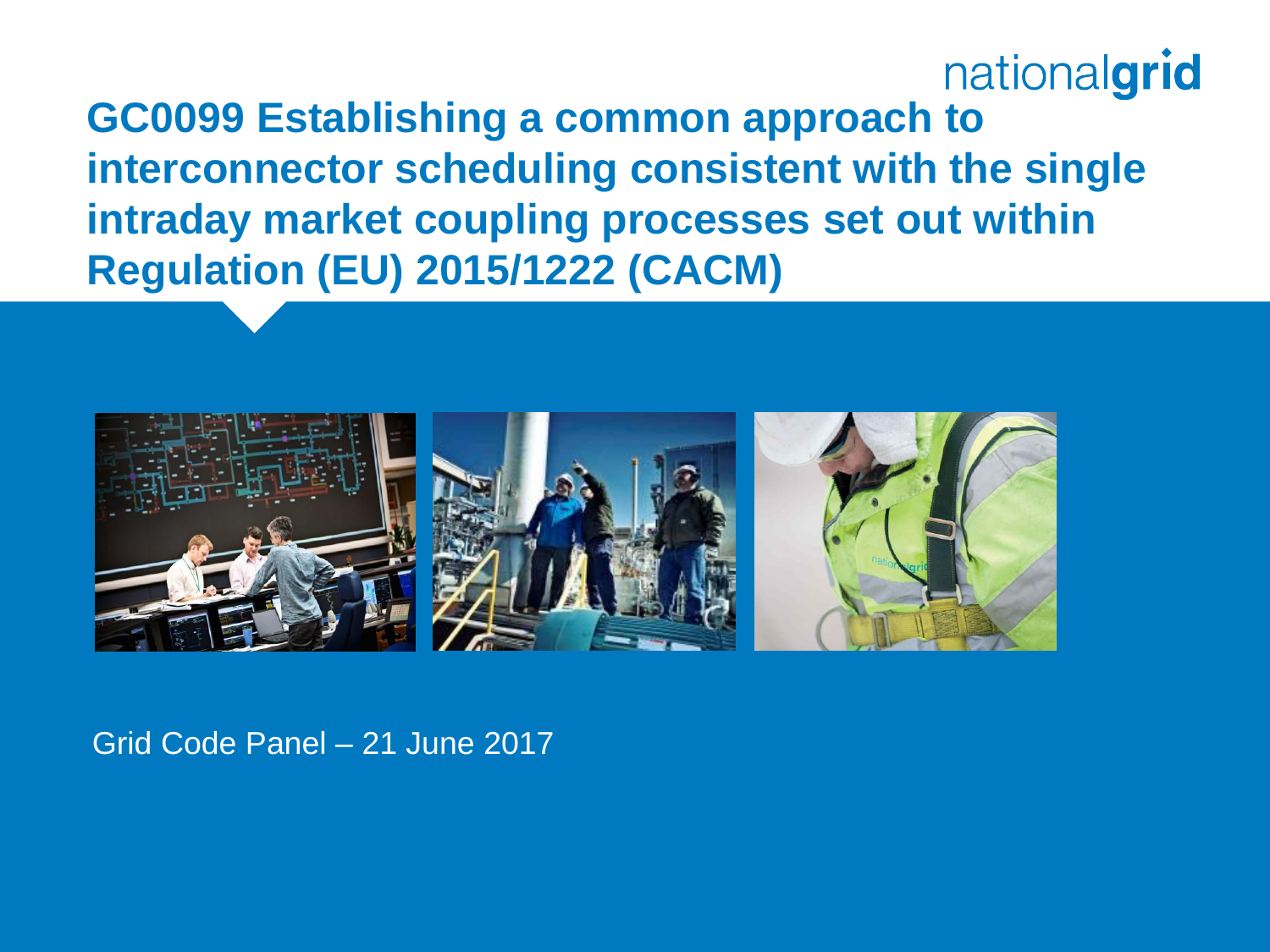# nationalgrid

### **Workgroup Members**

| <b>Isaac Gutierrez</b>    | <b>Scottish Power Renewables</b>      |
|---------------------------|---------------------------------------|
| Stephen Gannon            | <b>Eleclink</b>                       |
| <b>Michael Carrington</b> | Eirgrid                               |
| <b>Alastair Frew</b>      | <b>Scottish Power</b>                 |
| Paul Youngman             | <b>Drax Power</b>                     |
| <b>Graeme Vincent</b>     | <b>Scottish Power Energy Networks</b> |
| <b>Christopher Smith</b>  | <b>National Grid Ventures</b>         |
| Jennifer McCartney        | <b>National Grid Ventures</b>         |
| <b>Caroline Kluyver</b>   | <b>National Grid Interconnectors</b>  |
| Peter Bolitho             | Waterswye                             |
| <b>Nicholas Rubin</b>     | Elexon                                |
| John Parsons              | Beama (not nominated by a User)       |
| <b>John Gleadow</b>       | <b>NorthConnect KS</b>                |
| Alan Creighton            | Northern Powergrid                    |
| <b>Richard Sidley</b>     | Transmission Investment - FAB Link    |

**Panel is requested to approve the above Workgroup Memberships**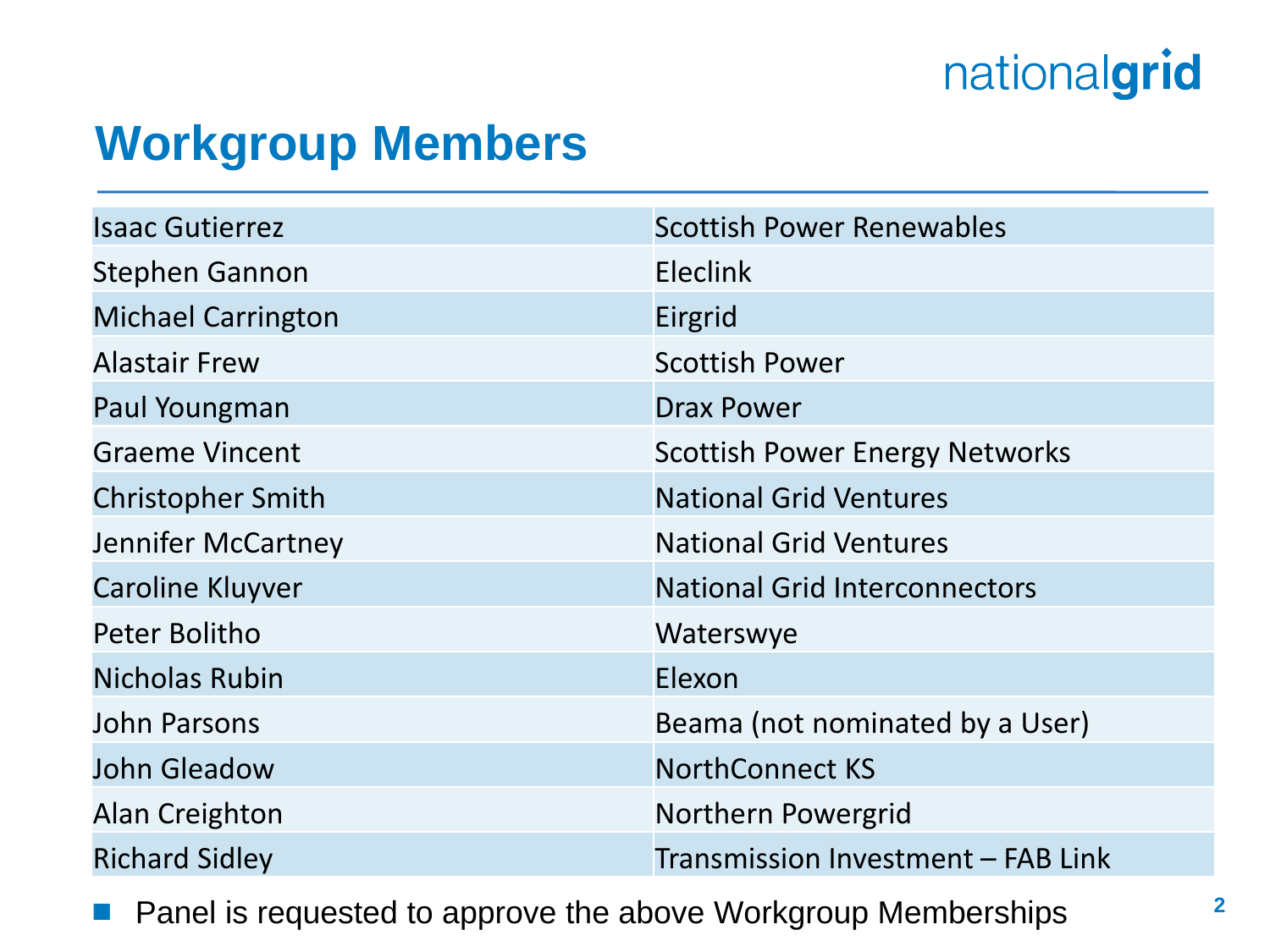# nationalgrid

### **Workgroup Consultation**

- Following the 1st Workgroup Meeting the Workgroup seek Panel's approval for a Workgroup Consultation to be included within the Modification timetable.
- The Workgroup recommended that a Workgroup Consultation be issued in *order to verify with Industry whether there would be any wider impacts for example on PNs*